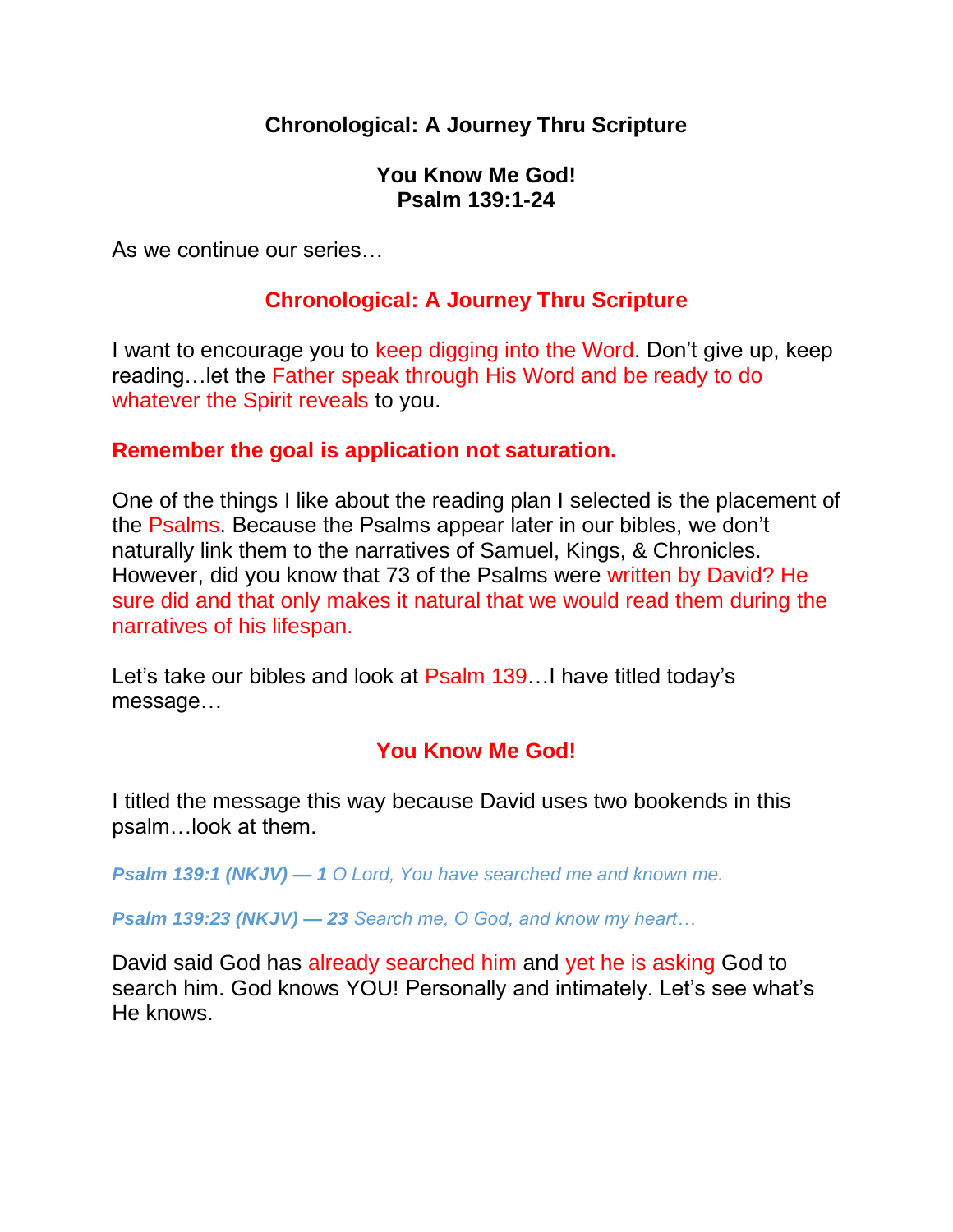# **1. God's Perfect Knowledge of You, 1-6**

God has investigated every one of us and knows all about us. He actually knows us better than we know ourselves. David said…

- $\Rightarrow$  He knows the mundane of your everyday
- $\Rightarrow$  He knows the thoughts you think
- $\Rightarrow$  He knows the steps you take
- $\Rightarrow$  He knows the words you speak (before you speak it)
- $\Rightarrow$  He knows the boundaries of your life

# **David's response…my mind is blown!**

## **2. God's Presence with You, 7-12**

#### Two key questions…

Where can I go from Your Spirit? Where can I flee from Your presence?

- $H$ eaven
- **Hell (Grave)**
- **Speed of Light**
- Abyss of the Sea
- **Darkness**

# **David's Response…I cannot escape God's presence!**

### **3. God's Purpose for You, 13-16**

- $\Rightarrow$  Our Creator's Work, 13, 15-16
	- $\circ$  The formation of the inward parts
	- $\circ$  The formation of the outward parts
	- o The formation of both happened in secret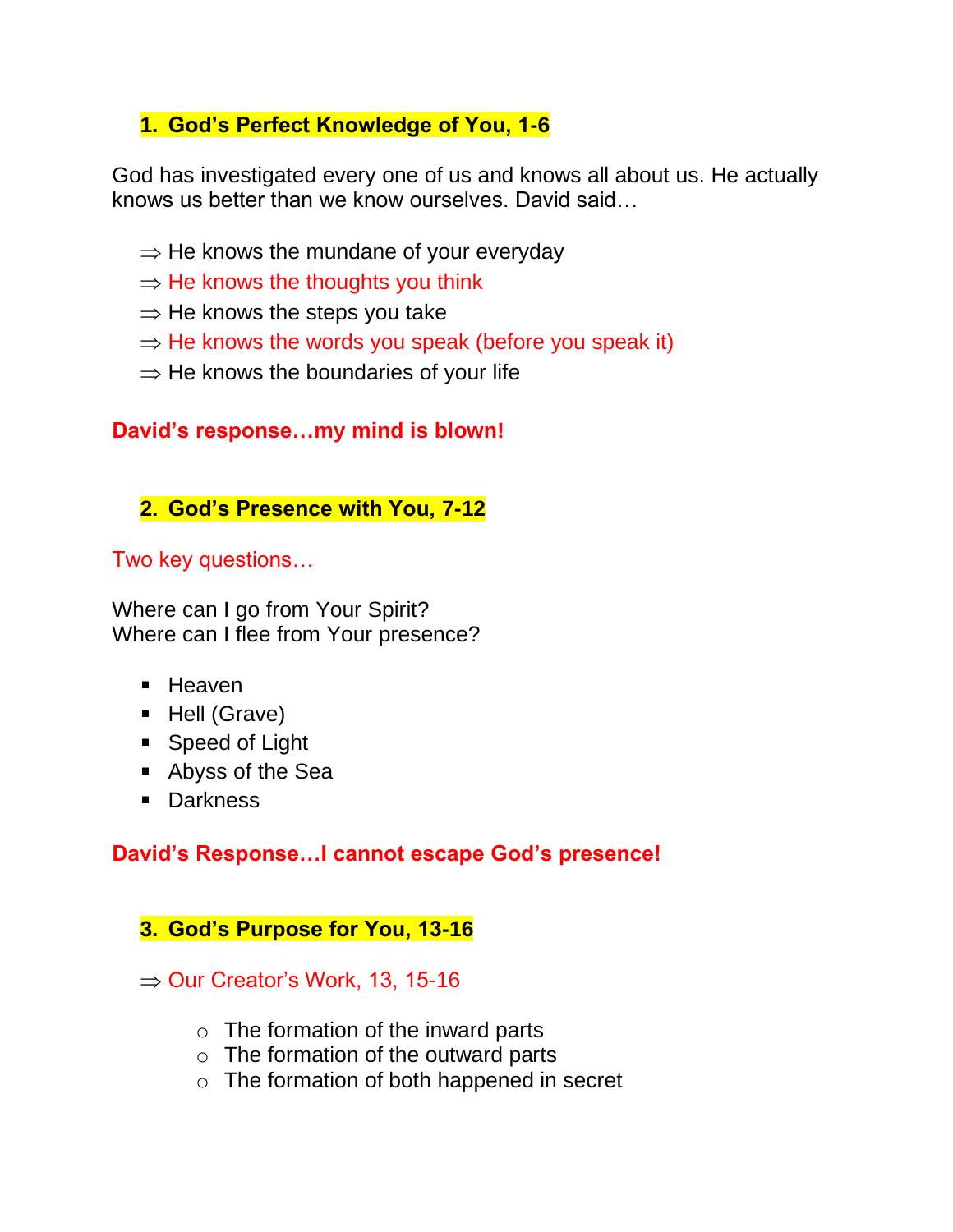## $\Rightarrow$  Our Created Worth, 14

- o Praise Him for our Existence
	- Wonderfully made God's workmanship
	- Fearfully made  $-$  God's worth placed upon us
- o Praise Him for His creative work
	- 1. The beauty of creation
	- 2. The design of creation

### **David's response…my days are numbered!**

*Hebrews 9:27 (NKJV) — 27 And as it is appointed for men to die once, but after this the judgment…*

*Psalm 90:12 (NKJV) — 12 So teach us to number our days, That we may gain a heart of wisdom.*

*Ephesians 2:10 (NKJV) — 10 For we are His workmanship, created in Christ Jesus for good works, which God prepared beforehand that we should walk in them.*

# **4. God's Pondering of You, 17-24**

 $\Rightarrow$  His thoughts toward you are good

*Matthew 10:31 (NKJV) — 31 Do not fear therefore; you are of more value than many sparrows.*

*Romans 8:1 (NKJV) — 1 There is therefore now no condemnation to those who are in Christ Jesus, who do not walk according to the flesh, but according to the Spirit.*

*1 Peter 5:7 (NKJV) — 7 casting all your care upon Him, for He cares for you.*

*Isaiah 54:10 (NKJV) — 10 For the mountains shall depart And the hills be removed, But My kindness shall not depart from you, Nor shall My covenant of peace be removed," Says the Lord, who has mercy on you.*

### $\Rightarrow$  His thoughts are plentiful